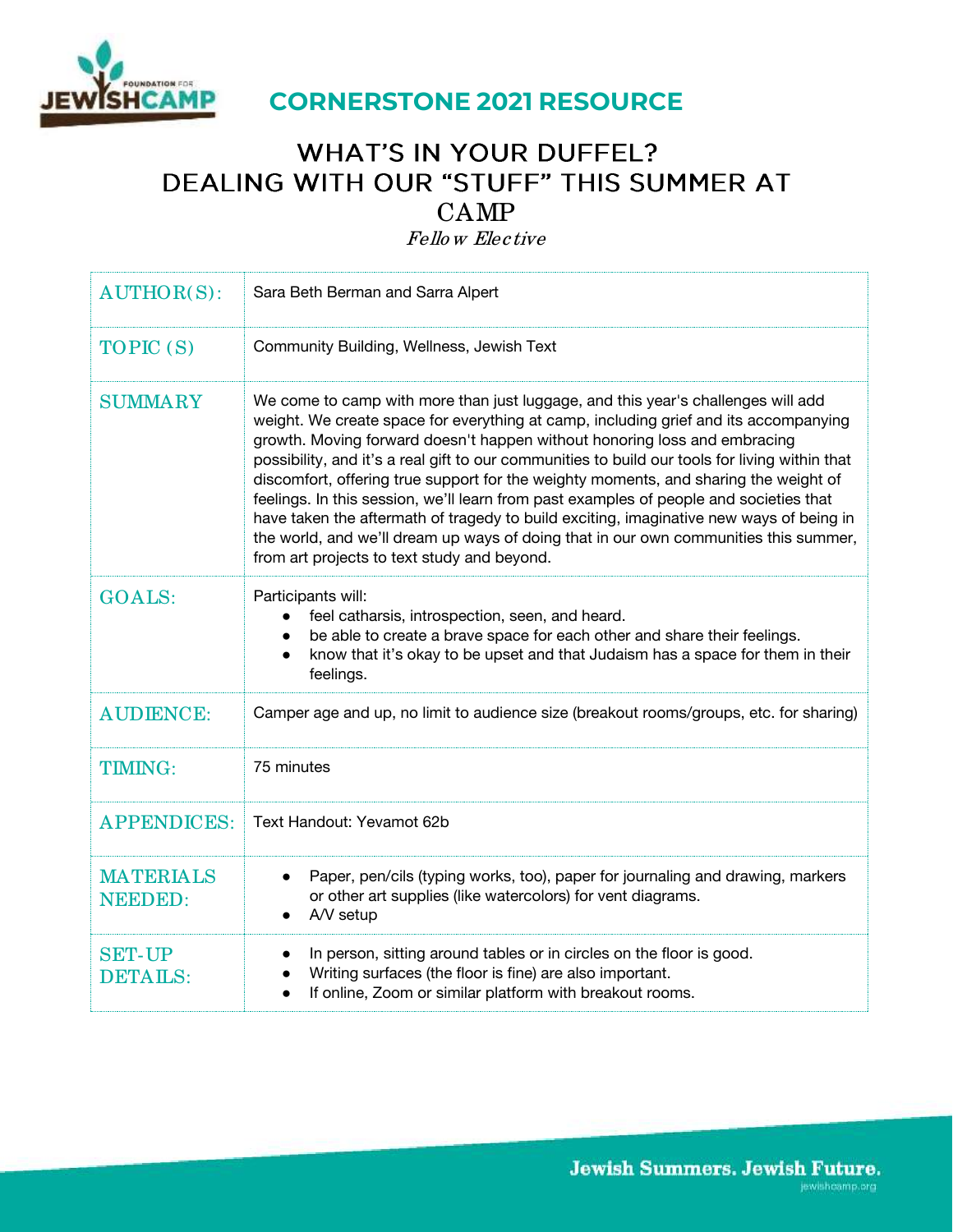

#### SESSION TIMELINE

- 00:00-00:15 Opener / Grabber: What's in your duffel?
- 00:15-00:35 Texts and Discussion on Grief and Memorializing
- 00:35-00:55 Video and Discussion on Imagination and Possibility
- 00:55-00:75 Closing Activity: Vent Diagrams

#### SESSION OUTLINE:

- Grabber (15 minutes) Jamboard Duffels: This might be a little on the nose, but we all have our own baggage that we bring to camp. We're going to jump over to a Jamboard. On the Jam, there are slides of duffel bags, and we're going to take some time to put in all of the feelings and experiences of this past year and a half on them in a color-coded manner. Afterwards, we'll reflect on our "baggage."
	- [https://jamboard.google.com/d/1NZINcVH\\_DEsO3A1LVqwtiHqNWW5mr3C](https://jamboard.google.com/d/1NZINcVH_DEsO3A1LVqwtiHqNWW5mr3CMtlHYlOp7k2Q/viewer?f=0) MtlHYlOp7k2Q/viewer?f=0
	- The Key
		- Yellow Something good you're carrying
		- Green Something sad you're carrying
		- Blue Something you want to talk about with your besties
		- Pink Something you really don't want to talk about at all
		- Orange Something you're worried about
	- Discussion
		- What did you notice?
		- How did it feel?
		- What was one particular color that was the hardest to fill out? Why?
			- ...easiest? Why?
		- What surprised you when doing this activity?
		- How could you use this at camp this summer?
- Memorializing (20 minutes): Well, this was sad:
	- Text study Akiva's Student, Babylonian Talmud Yevamot 62b
		- Akiva's students 12,000 pairs (24,000 people) died in a plague between Passover and Shavuot. Why did they die? From lack of respect - but also, diphtheria.
			- Discussion Questions:
				- What from this text surprised you?
				- What from this text reminds you of today's world?
				- What's different?
				- How can this text inform the way we deal with the aftermath of a terrible plague where so many people died?
		- Now, some shoes. We have two modern examples that both can be found in everyone's camp duffel. Shoes. These two shoe examples are from the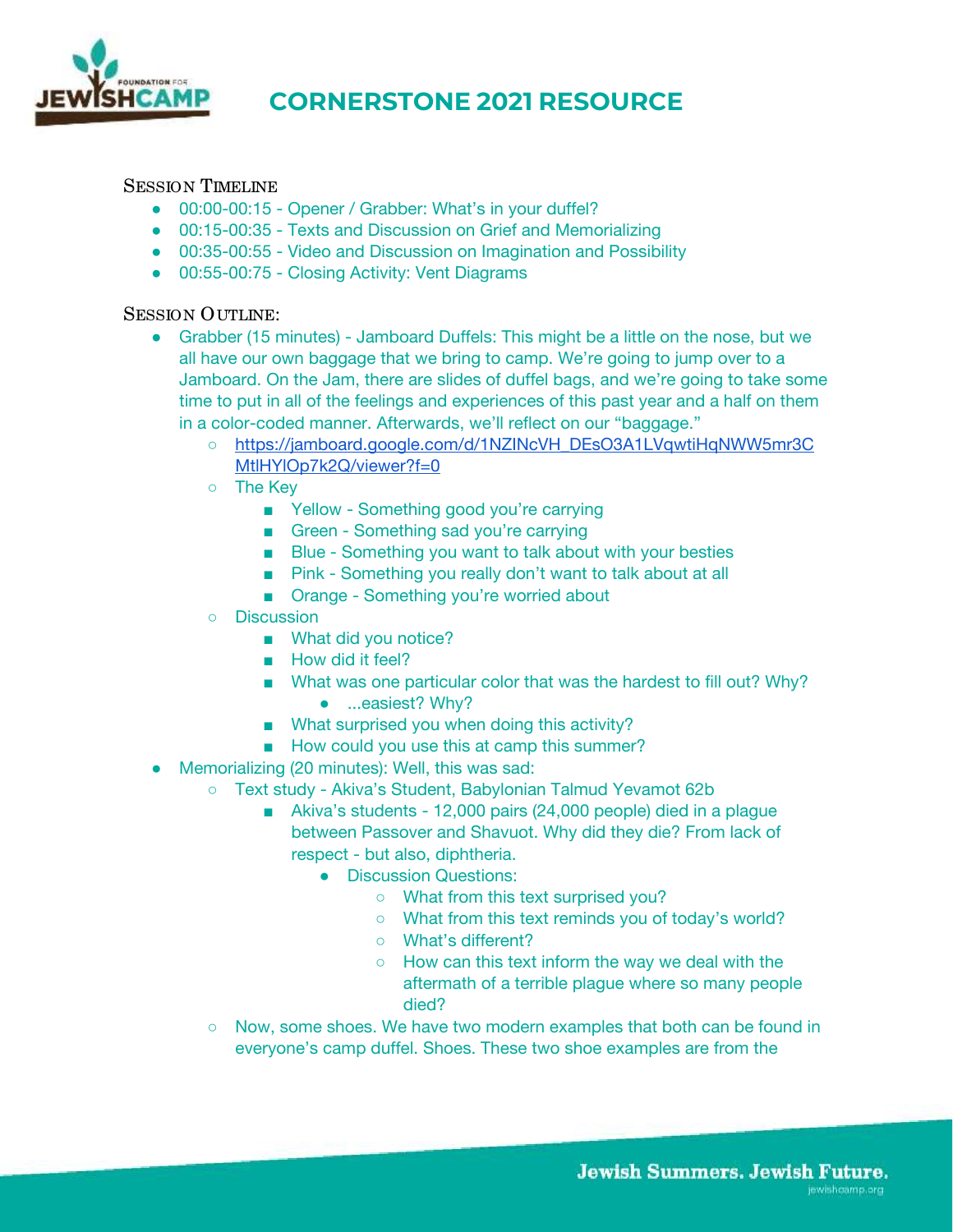

1940s and last summer (1) news clip from Iowa last summer, and (2) exhibit in **Hungary** 

- [https://who13.com/news/coronavirus/shoe-memorial-honors-over-](https://who13.com/news/coronavirus/shoe-memorial-honors-over-800-iowa-covid-19-deaths/)[800-iowa-covid-19-deaths/](https://who13.com/news/coronavirus/shoe-memorial-honors-over-800-iowa-covid-19-deaths/)
- [https://www.atlasobscura.com/places/shoes-on-the-danube](https://www.atlasobscura.com/places/shoes-on-the-danube-promenade)[promenade](https://www.atlasobscura.com/places/shoes-on-the-danube-promenade) &<https://www.youtube.com/watch?v=AjFyYG-hXMo>
- Discussion questions:
	- What spoke to you from these memorials?
	- What was hard to take when looking at these two examples?
- Camp In thinking about the story of national mourning when Akiva's students died, and the modern, shoe-based memorials - what can the space for memorializing look like for us at camp this summer? Take a few minutes in a pair - share, and then we'll come together: what would make sense in your camp this summer?
- Discussion
	- Which of the stories of loss speak to you the most? Why?
	- Which is hardest for you to engage with? Why?
	- Imagine you're your camper how would one of these examples be compelling to them? Why?
	- What will get in your way in telling these stories this summer?
- **Imagination & Possibility (20 minutes)** 
	- Share this quote: "I think it is healing behavior to look at something so broken and see the possibility and wholeness in it." - Adrienne Maree Brown
	- Journal for a couple of minutes on the idea of finding new possibilities in brokenness: What about that idea resonates? What feels challenging about it? When have you found new possibilities in your own life because of a hard experience or a loss of some kind?
	- Watch "Message from the Future" together: [https://mollycrabapple.com/a](https://mollycrabapple.com/a-message-from-the-future-ii-the-years-of-repair/)[message-from-the-future-ii-the-years-of-repair](https://mollycrabapple.com/a-message-from-the-future-ii-the-years-of-repair/)
	- Discuss reactions: what resonated or brought up new questions for you?
	- Brainstorm together: what creative adaptations did we see our society embrace this year, from government to community organizations to our friends and family?
		- For example:
			- The way that Zoom services and programming allow access to synagogue life (and other programs) for folks who are normally not able to attend.
			- The mutual aid groups and other ways that people created systems to look out for each other and help to meet each others' needs.
			- Pauses on rent payments and other such ways of offering relief to those who needed it.
			- What else?
	- Next steps -- unpack at least two potential generative places to go with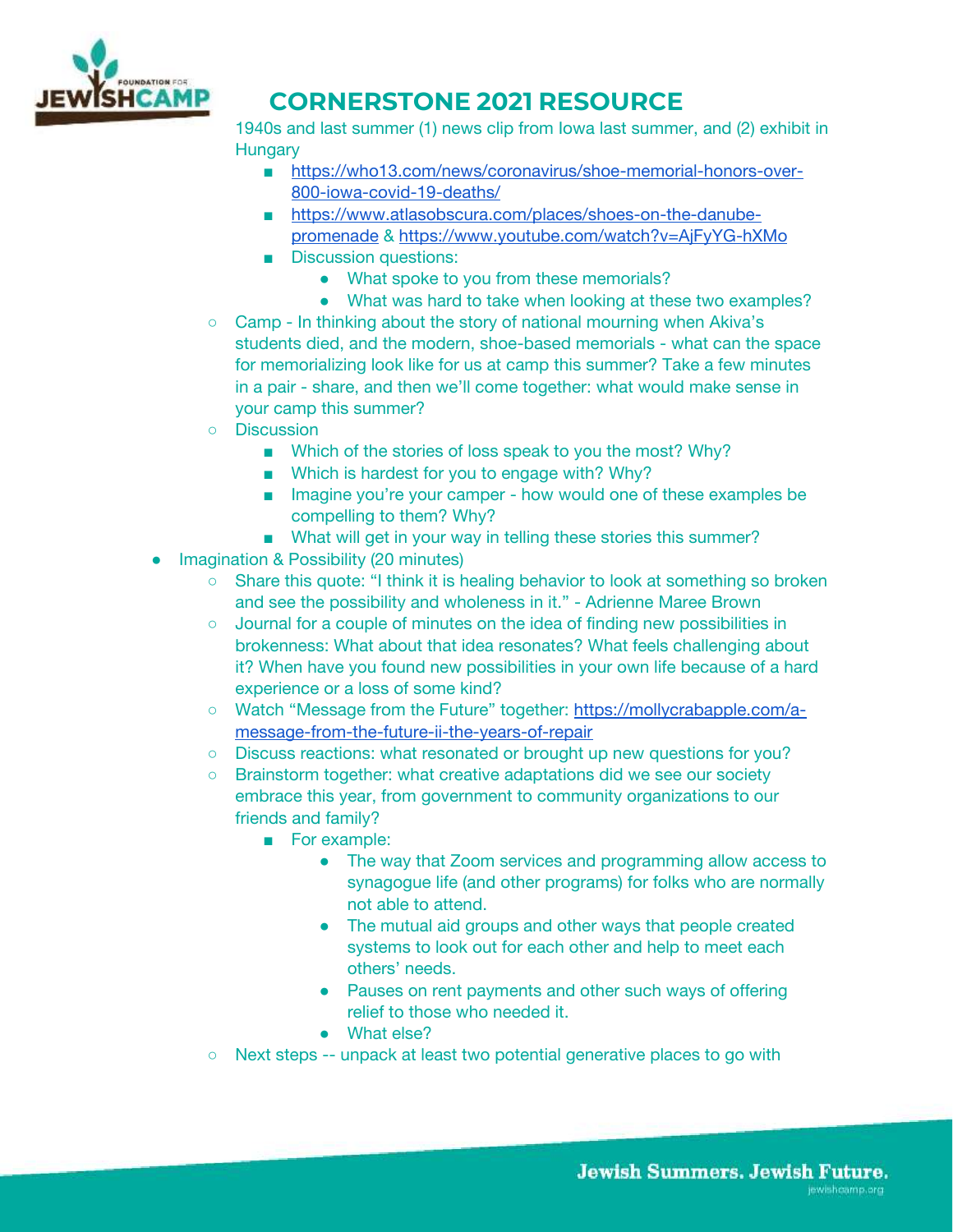

#### exploring this topic:

- Using the camp environment as a place to learn about some of those societal adaptations -- i.e. quotes up on the walls about mutual aid groups, access to synagogue, economic shifts, etc.
- Thinking about what changes you could see at camp this summer as a result of the ways you've thought and lived differently this year (i.e. I hadn't thought as much about X type of access before, and now I'll be building it into the ways I do things always).
- What else?
- Vent Diagrams (20 minutes)
	- Share this text: "The opposite of a fact is falsehood, but the opposite of one profound truth may very well be another profound truth." - Niels Bohr. Brainstorm examples of each of those categories.
	- Look at examples from the "Vent Diagrams" series online (can be found on Instagram or at ventdiagrams.com). Explain the concept of the project: "The idea of a 'vent diagram' as a diagram of the overlap of two statements that appear to be true and appear to be contradictory… Making vent diagrams as a practice helps us recognize and reckon with contradictions and keep imagining and acting from the intersections and overlaps. Venting is an emotional release, an outlet for our anger, frustration, despair -- and as a vent enables stale, suffocating air to flow out, it allows new fresh air to cycle in and through. We're trying to make "vents" in both senses of the word: tiny windows for building unity and power, emotional releases of stale binary thinking in order to open up a trickle of fresh ideas and air."
	- Project: Think about two ideas you hold that are both true, often come into contradiction with each other, and both important enough to you that you want to find a way to hold them together.
		- Put those ideas into your own vent diagram.
		- Decorate the middle section with some sort of art that represents how you think it would feel to genuinely be able to hold these ideas together. It can be literal (for example, if you believe these ideas would help people better support each other, it could be an image of people holding each other) or symbolic (for example, whatever colors bring you joy or feel inspirational to you).
		- If time, share a few of these with the group.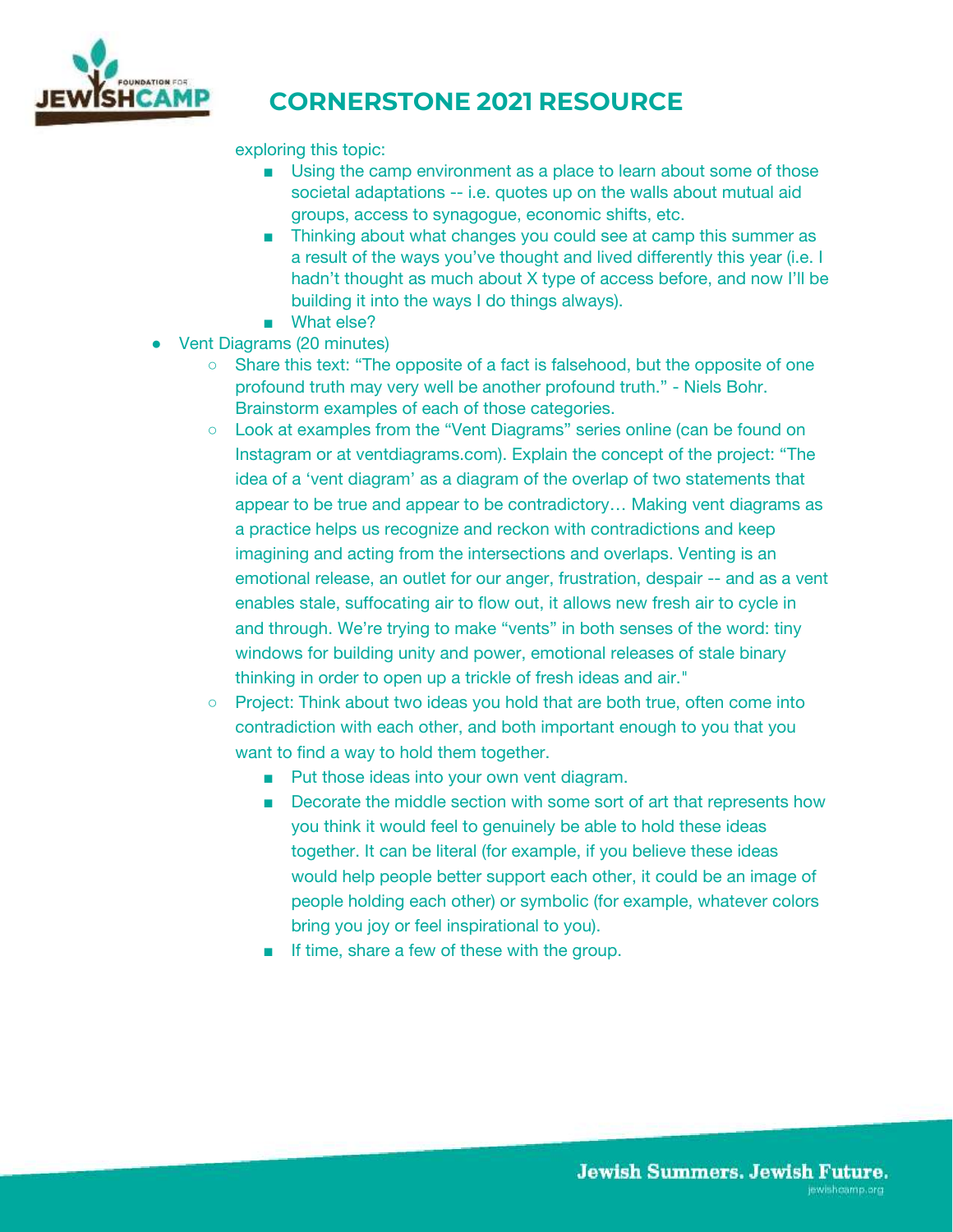

BRINGING IT BACK TO CAMP & SHIFTING TO IN PERSON:

In order to best adapt this program for in camp use I would suggest:

- Make sure you have sufficient copies of the texts to share.
- Arrange your groups with proper staff support (and maybe have your social worker / unit head present to help process any big feelings).
- If you have a chance to actually smash things what can you break that won't be problematic? Water balloons? Everyone gets bubble wrap to pop?
- If you won't have access to A/V, then:
	- Be sure to print out the examples of the Vent Diagrams and images of the shoe memorials.
	- $\Omega$
	- For the "Message From the Future" video you can either:
		- Play it as audio-only (the visuals are illustrations of the words being said, so you don't necessarily have to be able to see the visuals to follow along). Since it's a little long for sitting and listening without visuals, you can give everyone paper and pen/cils and have them either draw some of the images that come to their mind as they listen or to write down key words and phrases that they want to remember.
		- Bring in a story to read in place of the video -- ideally something that helps to create this same idea of powerful possibility.